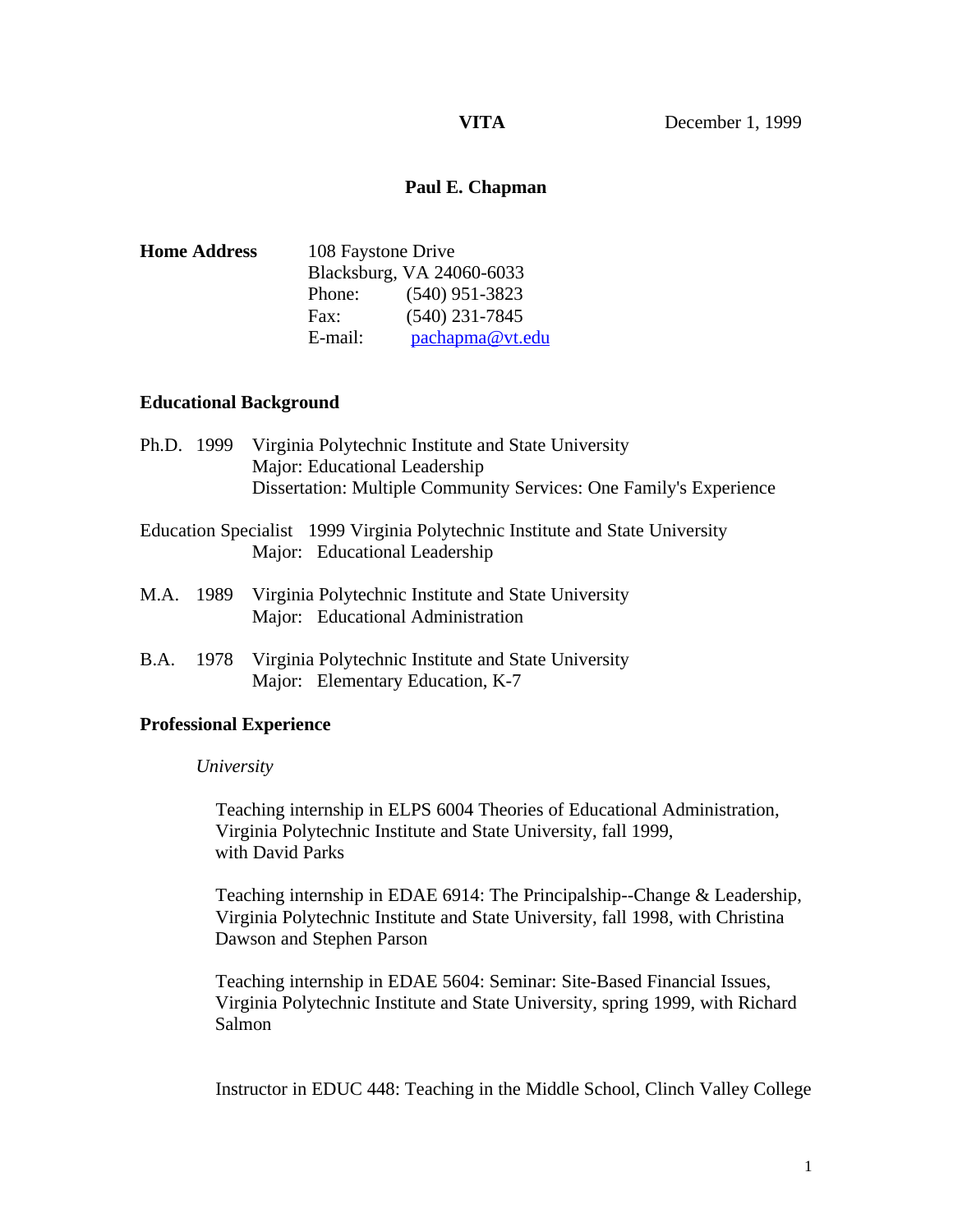of the University of Virginia, spring 1993

#### *Public School*

 Assistant Principal and Athletic Director, Read Mountain Middle School, Botetourt County, Virginia, 1996-97

Assistant Principal, Tazewell High School, Tazewell County, Virginia, 1991-96

Principal, Tazewell County High School, summer school program, 1992-93

 Assistant Principal, Richlands Middle School, Tazewell County, Virginia, 1989-91

 Teacher and developer of special program for high risk students in grades 6-8, Richlands Middle School, Tazewell County, VA, 1986-89

 Teacher grades 6 & 7, Richlands Middle School, Tazewell County, Virginia, 1985-86

 Head Teacher, Bandy Elementary School, fourth-and-fifth-grade combination class, Tazewell County, VA, 1978-84

 Basketball coach, middle school boys, Richlands Middle School, Tazewell County, VA, 1978-82

#### **Professional Development and Service to Public Education**

 Development of a multimedia presentation on school finance based on Alexander, K., & Salmon, R. (1995). Public school finance. Boston: Allyn and Bacon, spring, 1999

 Parks, D., Chapman, P., & Monk, T. (1998, March). Reform through integration of the curriculum in educational leadership programs. In Integration in educational leadership programs. Symposium conducted at the annual meeting of the Eastern Educational Research Association, Charleston, SC.

 Parks, D., Parson, S., Whetzel, R., Feltz, L., MacInnis, V., & Schnitzer, M. (1997, November). Strengthening interagency planing for children and families. In P. E. Chapman (Chair), New era of comprehensive services: Leading the way. Conference sponsored by the Virginia Tech Department of Educational Leadership and Policy Studies and The Danforth Foundation, Abingdon, VA.